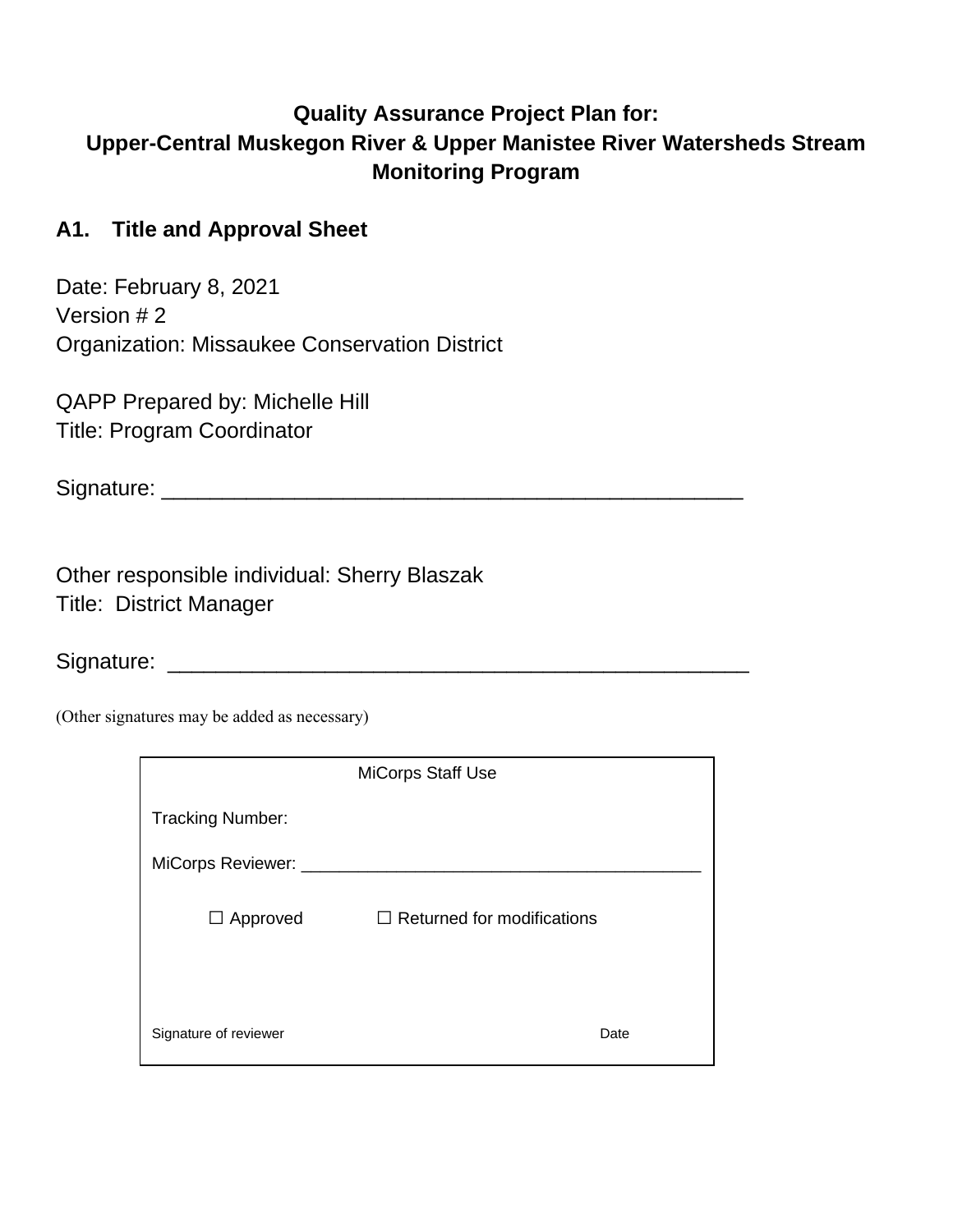### **SECTION A: PROGRAM DESCRIPTION AND QUALITY OBJECTIVES**

- A1. **TITLE AND APPROVAL SHEET 1**
- A2. **TABLE OF CONTENTS 2**
- A3. **DISTRIBUTION LIST 3**
- A4. **PROGRAM ORGANIZATION 3**
- A5. **PROBLEM DEFINITION/BACKGROUND 4**
- A6. **PROGRAM DESCRIPTION**
- A7. **DATA QUALITY OBJECTIVES**
- A8. **SPECIAL TRAINING/CERTIFICATIONS**
- SECTION B: PROGRAM DESIGN AND PROCEDURES
- B1. **STUDY DESIGN AND METHODS**
- B2**. INSTRUMENT/EQUIPMENT TESTING, INSPECTION, AND MAINTENANCE**
- B3. **INSPECTION/ACCEPTANCE FOR SUPPLIES AND CONSUMABLES**
- B4. **NON-DIRECT MEASUREMENTS**
- B5. **DATA MANAGEMENT**
- SECTION C: SYSTEM ASSESSMENT, CORRECTION, AND REPORTING
- C1. **SYSTEM AUDITS AND RESPONSE ACTIONS**
- C2. **DATA REVIEW, VERIFICATION, AND VALIDATION**
- C3. **RECONCILIATION WITH DATA QUALITY OBJECTIVES**
- C4. **REPORTING**
- **APPENDICES:**
- APPENDIX 1: UPPER MANISTEE WATERSHED NATURAL RIVER MANAGEMENT PLAN
- APPENDIX 2: STREAM HABITAT ASSESSMENT & SITE SKETCH
- APPENDIX 3: MACROINVERTEBRATE IDENTIFICATION
- APPENDIX 4: WATERSHED MAP & SAMPLING LOCATIONS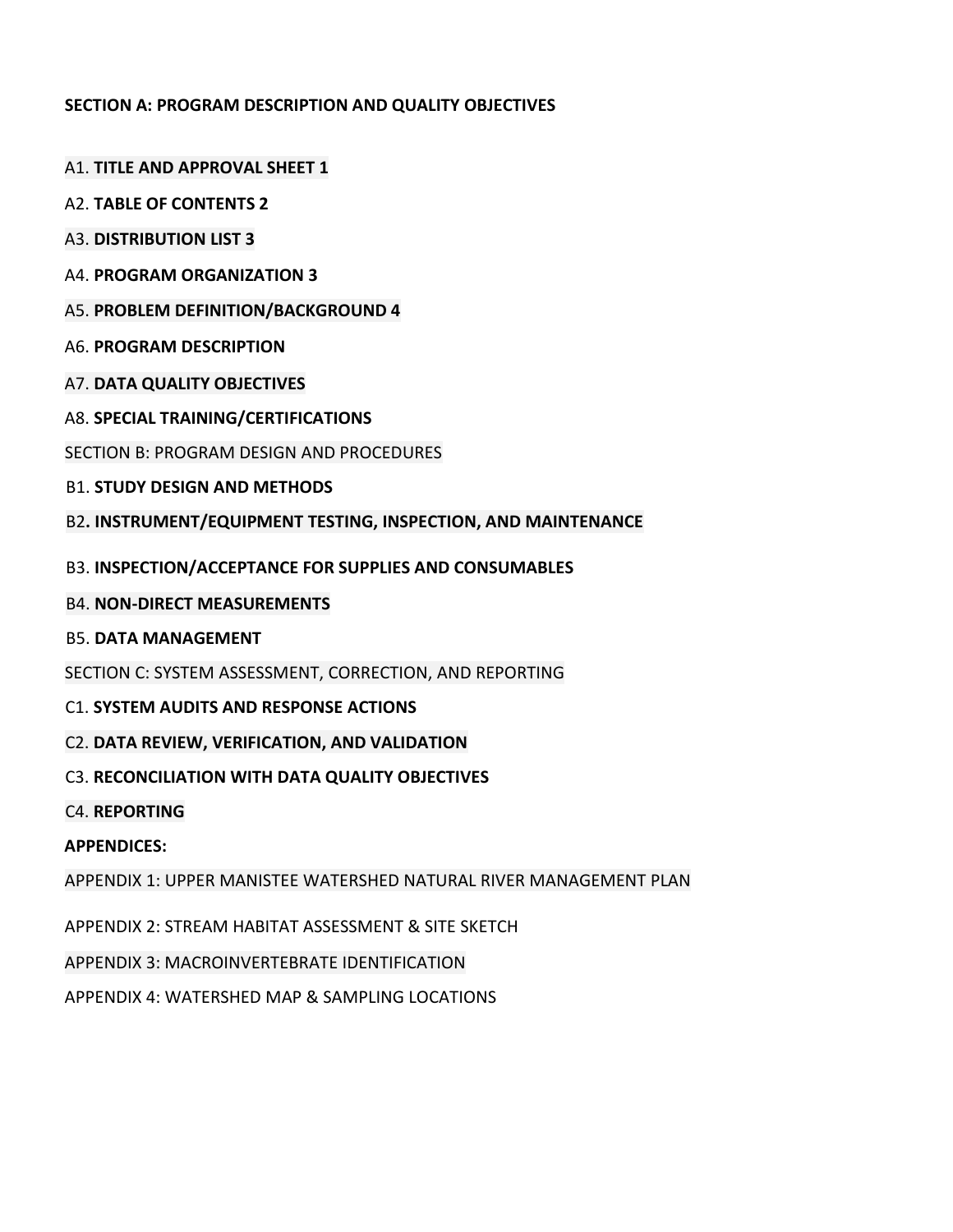### **A3. Distribution List**

Michelle Hill, Program Coordinator, Missaukee Conservation District (MCD) Sherry Blaszak, District Manager, MCD Andrea Mayer, Education Coordinator, MCD Paul Steen, MiCorps Program Manager, Huron River Watershed Council

### **A4. Program Organization**

#### **Management Responsibilities:**

**Michelle Hill, Program Manager.** Missaukee Conservation District, 6180 W. Sanborn Rd., Lake City, MI 49651. Office: 231.839.7193; michelle.hill@macd.org.

Michelle, or the MCD Program Coordinator, is the Program Manager for the volunteer stream monitoring program. The Program Manager is responsible for maintaining quality assurance oversight (QA manager) and reports to the District Manager. Additional responsibilities include:

- Develop, implement, and maintain oversight of the Quality Assurance Project Plan.
- Attend an 8-hour training session provided by MiCorps.
- Promote volunteer stream monitoring programs and recruit volunteers.
- Research necessary equipment needed for stream monitoring collection events.
- Coordinate volunteer stream monitoring training sessions.
- Coordinate volunteer stream monitoring data collections.
- Debrief Stream Team Lead Volunteers before and after data collections.
- Coordinate macroinvertebrate identification sessions.
- Conduct habitat assessments of stream monitoring collection sites.
- Implement database development, data entry and analysis.
- Promote program at conservation district events, meetings, and through various media outlets.
- Develop quarterly narrative reports.
- Attend MiCorps Conferences annually.
- Develop and submit Maintenance Grant proposals annually as available through MiCorps.

**Andrea Mayer, Education Coordinator.** Missaukee Conservation District, 6180 W. Sanborn Rd., Lake City, MI 49651. Office: 231.839.7193; andrea.mayer@macd.org.

Andrea, or the Education Coordinator, will assist with sampling and education as outlined:

- Assist with community outreach and education through local library and school partnerships
- Attend stream leader training to be used as a back-up or regular stream team leader as the project needs.
- Assist with stream monitoring and identification events as needed.

**Sherry Blaszak, District Manager.** Missaukee Conservation District, 6180 W. Sanborn Rd., Lake City, MI 49651. Office: 231.839.7193; sherry.blaszak@macd.org.

Sherry, or the District Manager, provides administrative and budget oversight for the program and assists the Program Manager when necessary. Responsibilities include:

- Assist with budget oversight and development of quality financial reports.
- Purchase equipment needed for sampling and keep records of items.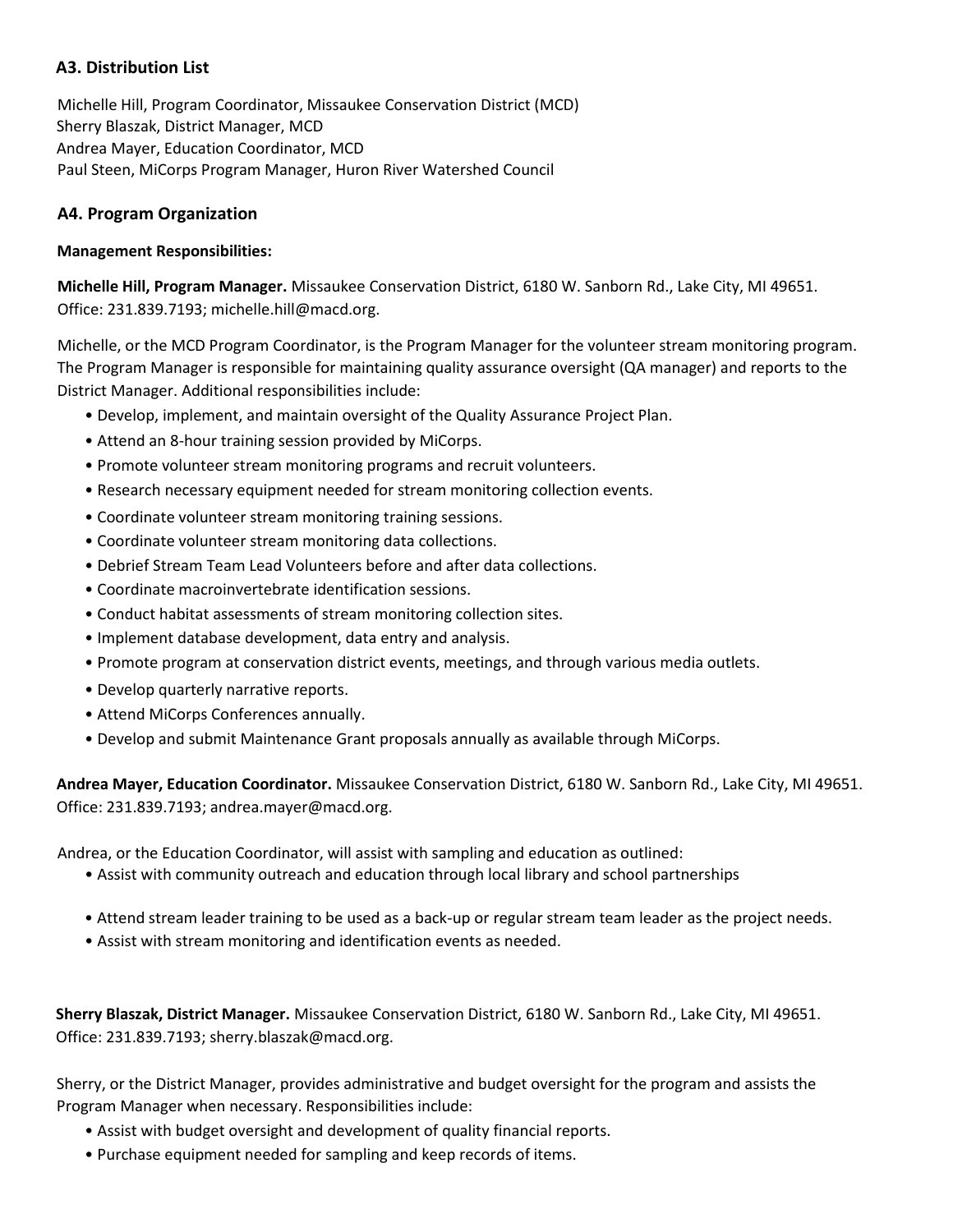- Assist with coordination of volunteer stream monitoring collection events.
- Assist with the development and submission of Maintenance and other MiCorps grants as available.

#### **Field Responsibilities:**

Oversight of all field activities will be the responsibility of the Program Manager. Individual field roles are as follows:

**Stream Team Leaders:** Volunteers trained in MiCorps collection protocols and methods. Responsible for leading a volunteer group through monitoring procedures at one sampling site during each monitoring event. Team Leaders are also responsible for returning all equipment, biological samples, and data sheets to the Program Manager.

**Volunteers:** Participate as collectors and pickers under the direction and oversight of Stream Team Leaders during monitoring events.

*Collectors* sample all in-stream habitats that exist at the site and provide sample contents to Pickers. *Pickers* are responsible for sorting through the samples collected by the Collector, picking out the macroinvertebrates from the sorting tray, putting them in a collection jar, and preserving them in alcohol for later identification.

#### **Laboratory Responsibilities:**

The Program Manager will assume all identification responsibilities. Missaukee Conservation District will provide laboratory space, equipment, and identification tools. Paul Wiemerslage, Environmental Education Coordinator for the AuSable Institute of Environmental Studies, will act as the expert during identification events to assist volunteers and the Program Manger.

#### **Corrective Action:**

Program Manager will assume the role of initiating, developing, approving, and implementing corrective actions. Reports to the District Manager.

#### **A5. Problem Definition/Background**

The Muskegon River, located in north-central Michigan, incorporates over 2,350 square miles of land. The river is 212 miles long, with a 575-ft. drop in elevation between the source and the mouth at Lake Michigan. Missaukee County is one of the eight counties within which the Muskegon watershed is contained. Approximately 94 tributaries flow directly into the mainstem and two primary tributaries-- West Branch of the Muskegon River and Clam River--flow through Missaukee County. Nutrient and chemical pollution peaked in the mid-1900s having a significant effect on the watershed. Today, sedimentation from uplands is a significant pollutant. Water quality is good, overall, in most of the watershed with the majority of pollution issues located around cities and below dams. These areas of concern are not as prevalent in the Upper-Central area of the watershed. Comprehensive invertebrate studies are not available for this watershed.

The Upper Manistee River and its tributaries are prized as cold-water trout habitats. Thermal influences from manmade and natural dams may affect fish communities within the watershed. Other negative influences include unconsolidated sand deposits which have lowered the stream channel rating. As with the Muskegon River watershed, the Upper Manistee is a quality watershed, overall. No comprehensive invertebrate studies have been conducted in the watershed. Wetlands and forest cover made up the majority of land cover in the watershed in 1992, however, in a 2003 report (Appendix 1) the area of forests and wetlands had significantly decreased while agricultural lands increased dramatically. The transition in land use has made monitoring more important as streamside buffers are removed and water drawn for irrigation increase. Few agricultural areas exist in Missaukee County, in the Upper Manistee Watershed. This fact raises the importance of monitoring at the lower end of the watershed. The Lucas road-stream crossing has been identified as one of 14 critical areas in the watershed.

Water quality monitoring is a primary goal of the conservation district. The Upper Manistee River watershed is part of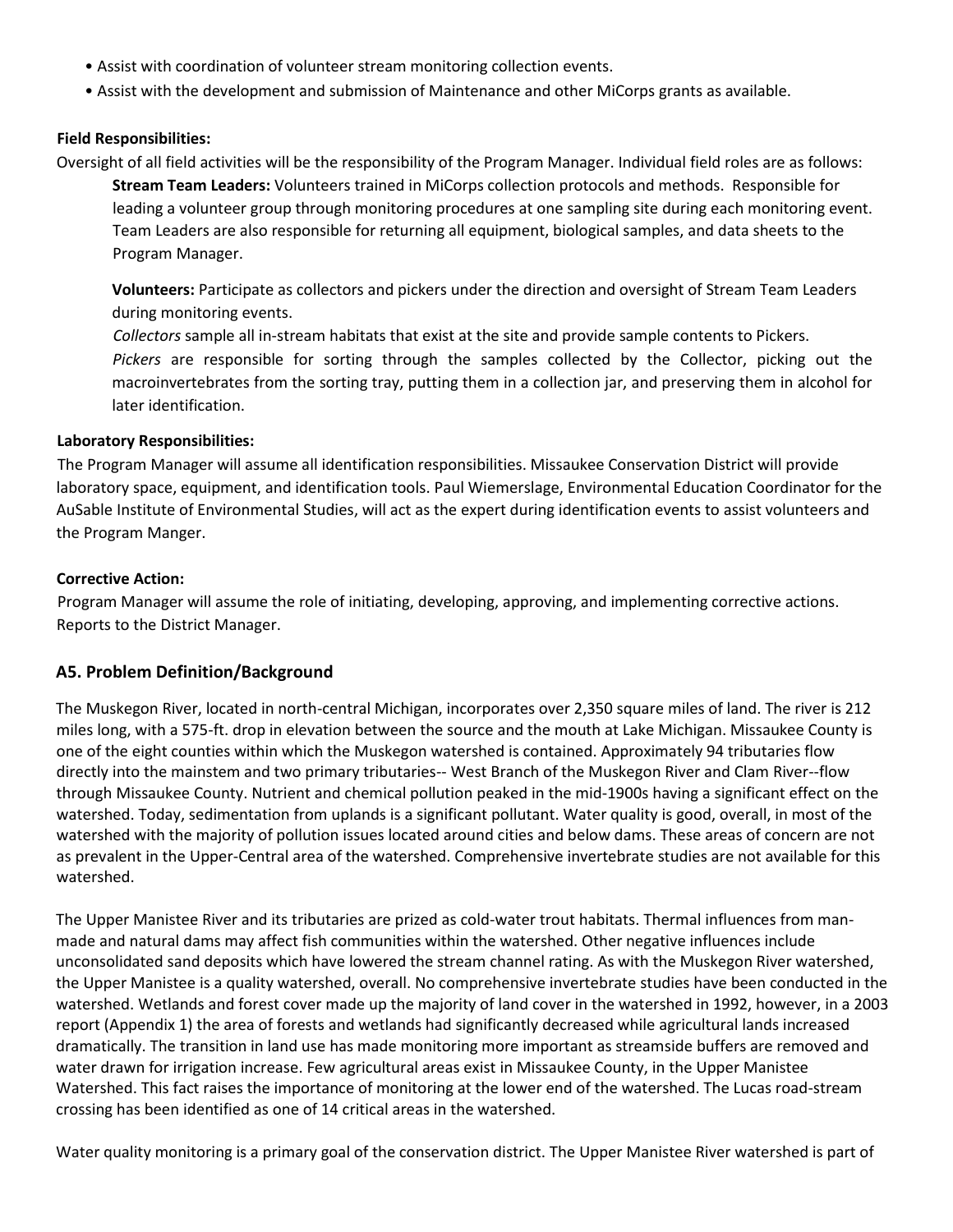the Natural Rivers Act and all streams and rivers fall under our concern as enforcers of the Soil Erosion and Sedimentation Control program for the county.

### **A6. Program Description**

In 2015 and again in 2018, MCD received millage support from voters to increase conservation and stewardship efforts across the county. As water quality is important to our constituents and the mission of our agency, we seek to create a community water quality monitoring effort in the form of aquatic macroinvertebrate surveys. As we monitor both the Upper Manistee and Upper-Central Muskegon watersheds, it is our intent to collaborate and share data findings with other organizations involved with stream monitoring in the lower areas of each watershed. The overall goal of the volunteer monitoring program is to protect and improve the water quality in the streams of Missaukee County through the MiCorps Volunteer Stream Monitoring Program. The MiCorps program was created through an executive order by Governor Jennifer M. Granholm to assist the Michigan Department of Environmental Quality in collecting and sharing water quality data for use in water resources management and protection programs and provides standardized assessment and data recording procedures that can be easily used by trained volunteers. Specific objectives of this project include collecting baseline data, characterizing stream ecosystems, identifying water quality problems, determining water quality trends, and informing and educating the public about water quality issues and aquatic ecology. Volunteer stream monitoring activities will continue to be supported by the conservation district

into the future

Overall program goals are thus:

1. Educate citizens of Missaukee County and raise awareness about water quality.

2. Promote stewardship and monitoring of Missaukee's water resources: The Upper Manistee River and Upper-Central Muskegon River watersheds with a special focus on tributaries of the Muskegon River. Establish baseline conditions to monitor changes over time.

3. Create a sustainable volunteer monitoring program and encourage county residents to expand monitoring to lakes, road-stream crossings, and cleanup efforts.

4. Identify problem areas where degradation has occurred and where best management practices or remediation may be implemented.

Missaukee County is a highly agricultural area. An extension of the stream monitoring program will include chemical water monitoring near or downstream of croplands. In partnership with our Michigan Agriculture Environmental Assurance Program (MAEAP) technician, based in the MCD office, we wish to engage and educate local farmers about water quality issues. Educational outreach will include working with local schools and libraries to promote stream monitoring and water quality. Our Education Coordinator will be heading the majority of educational activities through those outlets. Stream Leaders will also become part of educational outreach through sportsman's clubs and district held events.

MCD will utilize the Michigan Clean Water Corps (MiCorps) Volunteer Stream Monitoring Procedures to establish baseline conditions along with the chemical monitoring. Sampling periods will happen twice a year within a two-week window: May and September/October. Stream monitoring will consist of at least two stream locations in each watershed. MCD will furnish all necessary monitoring equipment to volunteers. The procedures and data forms include two types of assessments: stream habitat assessment (Appendix 2) and macroinvertebrate identification and assessment (Appendix 3). The stream habitat assessment is a visual assessment of stream conditions and watershed characteristics. The macroinvertebrate sampling procedure is used in conjunction with the stream habitat assessment and provides a measure of stream health. The assessments cover approximately 300 linear feet of stream at each site.

### **A7. Data Quality Objectives**

**Precision/Accuracy**: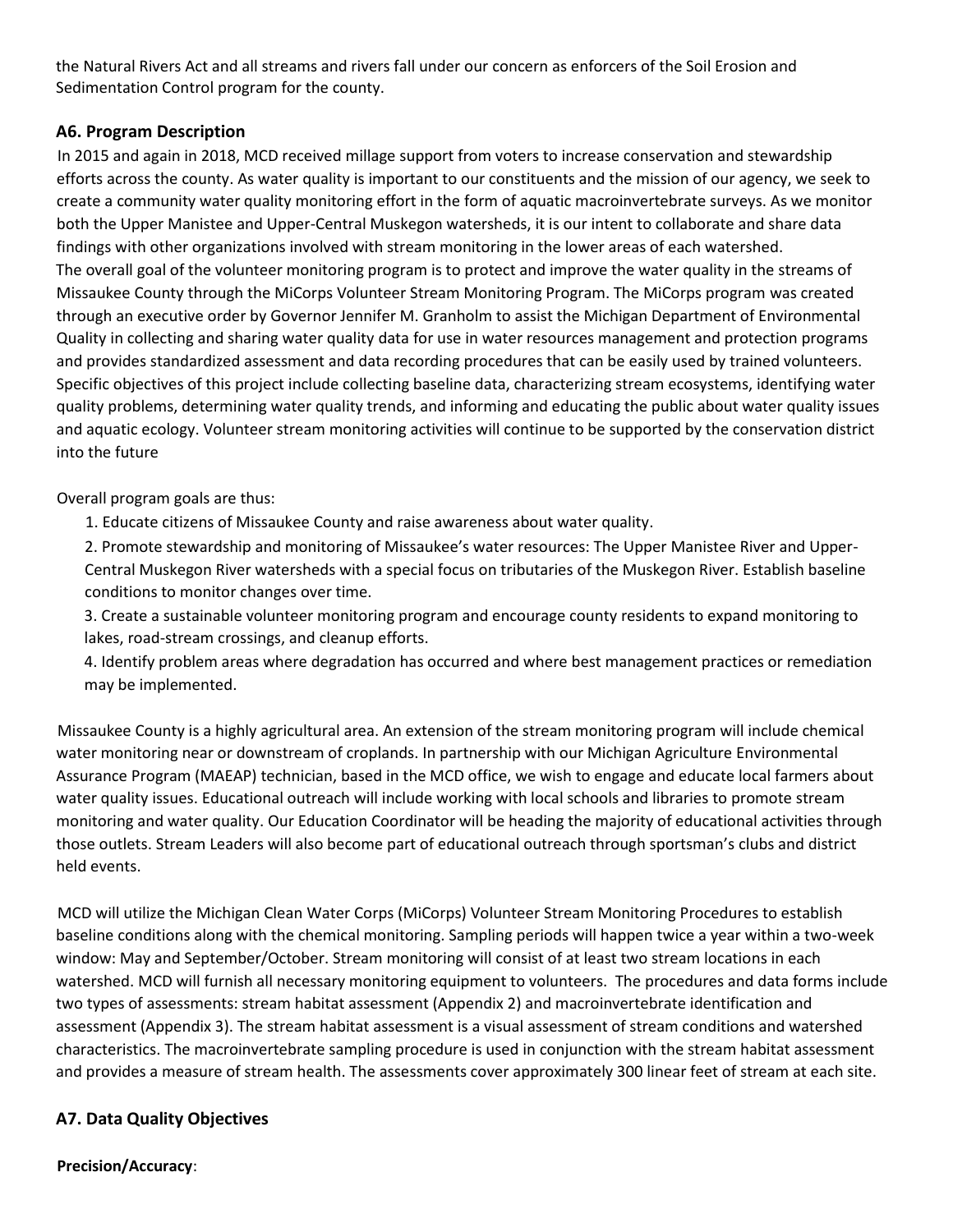Accuracy is the degree of agreement between the sampling result and the true value of the parameter or condition being measured. Accuracy is most affected by the equipment and the procedure used to measure the parameter. Precision refers to how well you are able to reproduce the result on the same sample, regardless of accuracy. The purpose of this project is to gauge stream health by measuring the total diversity of macroinvertebrate taxa. Since there is inherent variability in accessing the less common taxa in any stream site and program resources do not allow program managers to perform multiple independent (duplicate) collections of the sampling sites, our goal for precision and accuracy is conservative. A given site's Stream Quality Index (SQI) score or total diversity (D) measure across macroinvertebrate taxa will be noted as "preliminary" until three spring sampling events and three fall sampling events have been completed. Precision and accuracy will be maintained through following standardized MiCorps procedures. The Program Manager must be trained in MiCorps procedures at the annual MiCorps training led by MiCorps staff. MiCorps staff also conduct a method validation review (the "side-by-side" visit) with the Program Manager to ensure their expertise, preferably prior to the first volunteer leader training session. This review consists of supervising the Program Manager's macroinvertebrate sampling and sorting methodology to ensure that they are consistent with MiCorps protocol. All cases of collecting deficiencies are promptly followed (during that visit) by additional training in the deficient tasks and a subsequent method validation review may be scheduled for the following collecting season. Upon request, MiCorps staff may also verify the accuracy of the program's macroinvertebrate identification. If a problem arises with a subset of macroinvertebrates, a thorough check may be requested. (The side-by-side visit was held on 8.23.2017 with MiCorps Program Manager Paul Steen).

Precision and accuracy will be maintained by conducting consistent volunteer team leader training. Volunteer team leaders will be trained up joining the program, and retrained every three years (at a minimum). Techniques under Volunteer Stream Monitoring Quality Assurance Program Plan Guidance Version 4 review shall include:

- collecting style (must be thorough and vigorous)
- habitat diversity (must include all available habitats and be thorough in each one) picking style (must be able to pick thoroughly through all materials collected and pick all sizes and types of macroinvertebrates)
- variety and quantity of organisms (must ensure that diversity and abundance at site is represented in sample)
- transfer of collected macroinvertebrates from the net to the sample jars (specimens must be properly handled and jars correctly labeled).

Precision and accuracy will be maintained through careful macroinvertebrate identification. Volunteers may identify macroinvertebrates in the field, but these identifications and counts are not official. All macroinvertebrate samples are stored in stream water and identified live the same day and then stored in alcohol for long-term preservation. If ID cannot be completed the same day, samples will be placed in alcohol immediately. Volunteers can be designated as identification experts as determined by the judgment of the Program Manager. All field identifications and counts will be checked by an expert with access to a scope, keys, and field guides. The Program Manager will check at least 10% of the specimens processed by experts to verify results (with a concentration on hard to identify taxa). If more than 10% of specimens checked were misidentified, then the Program Manager will review all the specimens processed by that expert and reassess if that person should be considered an expert for future sampling events.

#### **Bias**:

At every sample site, a different team will sample there at least once every three years to examine the effects of bias in individual collection styles. Measures of D and SQI for these samples will be compared to the median results from the past three years and each should be within two standard deviations of the median. If the sample falls outside this range, then the Program Manager needs to conduct a more thorough investigation to determine which team or individuals are likely at fault. The Program Manager will accompany teams to observe their collection techniques and note any divergence from protocols. The Program Manager may also perform an independent collection (duplicate sample) no less than a week after the team's original collection and no more than two weeks after.

The following describes the analysis used for the Program Manager's duplicate sampling: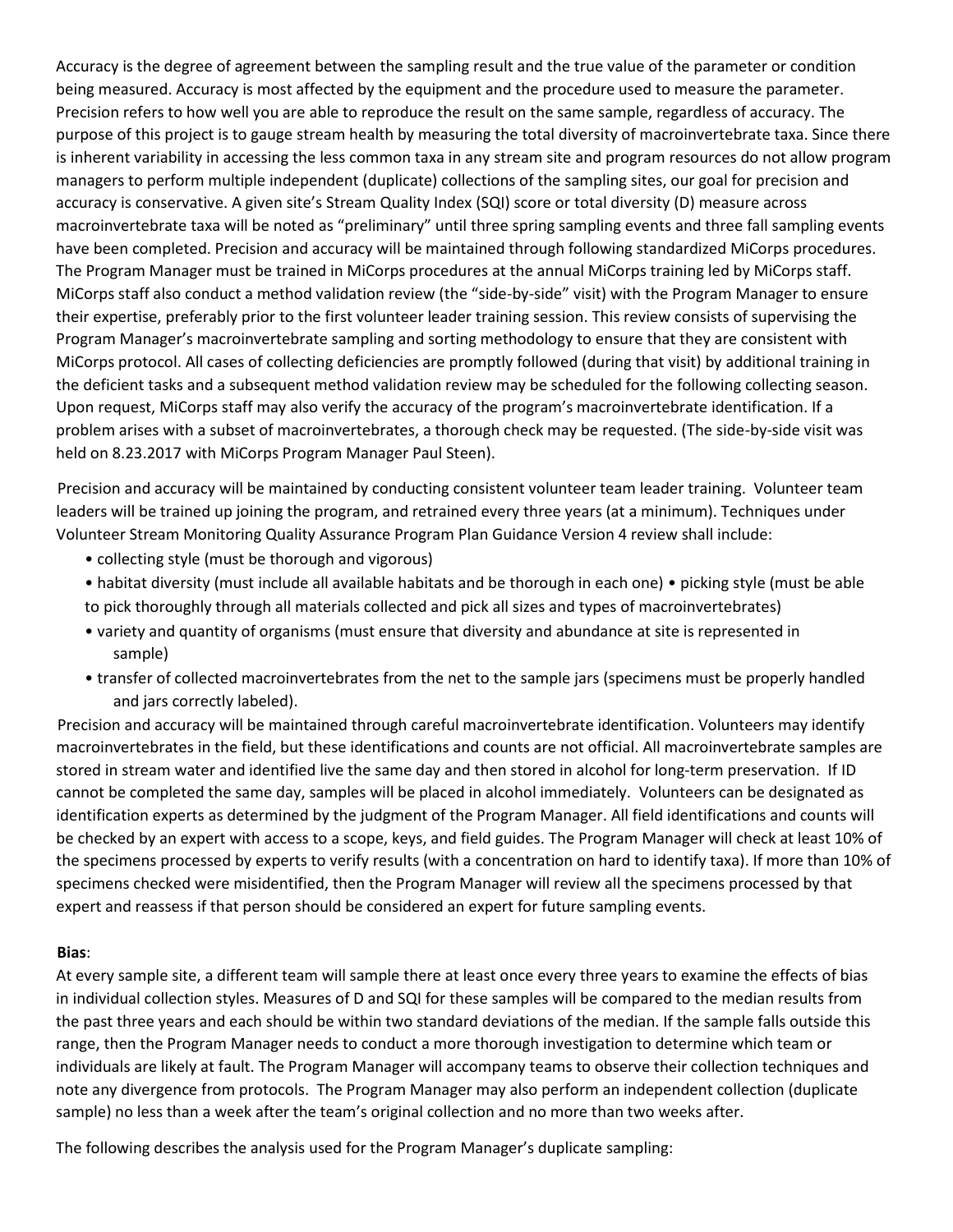Resulting diversity measures by teams are compared to Program Manager's results and each should have a relative percent difference (RPD) of less than 40%. This statistic is measured using the following formula:

 $RPD = [(Xm - Xv) / (mean of Xm and Xv)] \times 100$ , where Xm is the Program Manager measurement and Xv is the volunteer measurement for each parameter.

Teams that do not meet quality standards are retrained in the relevant methods and the Program Manager will reevaluate their collection during the subsequent sampling event.

It is also possible that the Program Manager can conclude that all sampling was valid and the discrepancy between Volunteer Stream Monitoring Quality Assurance Program Plan Guidance Version 4 samples is due to natural variation (such as the site changing over time or unrepresentative sampling conditions).

### **Completeness:**

Completeness is a measure of the amount of valid data actually obtained versus the amount expected to be obtained as specified in the original sampling design. It is usually expressed as a percentage. For example, if 100 samples were scheduled but volunteers sampled only 90 times due to bad weather or broken equipment, the completeness record would be 90%.

Following a quality assurance review of all collected and analyzed data, data completeness is assessed by dividing the number of measurements judged valid by the number of total measurements performed. The data quality objective for completeness for each parameter for each sampling event is 90%. If the program does not meet this standard, the Program Manager will consult with MiCorps staff to determine the main causes of data invalidation and develop a course of action to improve the completeness of future sampling events.

#### **Representativeness:**

Study sites are selected to represent the full variety of stream habitat types available locally. All available habitats within the study site will be sampled and documented to ensure a thorough sampling of all of the organisms inhabiting the site. Resulting data from the monitoring program will be used to represent the ecological conditions of the contributing watershed.

Sampling after extreme weather conditions may result in samples not being representative of the normal stream conditions. The Program Manager will compare suspect samples to the long-term record as follows:

Measures of D and SQI for every sample will be compared to the median results from the past three years and each should be within two standard deviations of the median. If the sample falls outside this range, it can be excluded from the long-term data record (though can be included in an "outlier" database.).

### **Comparability:**

Comparability represents how well data from one stream or study site can be compared to data from another. To ensure data comparability, all volunteers participating in the monitoring program follow the same sampling methods and use the same units of reporting. The methods for sampling and reporting are based on MiCorps standards that are taught at annual trainings by MiCorps staff. The Program Manager will train volunteers to follow those same methods to ensure comparability of monitoring results among other MiCorps programs. To the extent possible, the monitoring of all study sites will be completed on a single day, and certainly within a two-week time frame.

If a Program Manager leaves the position and a new Program Manager is hired, the new hire will attend the next available training given by MiCorps staff.

### **A8. Special Training/Certifications**

Program Manager: Required to attend MiCorps training session with the state Project Manager as well as the identification sessions held at the annual conferences.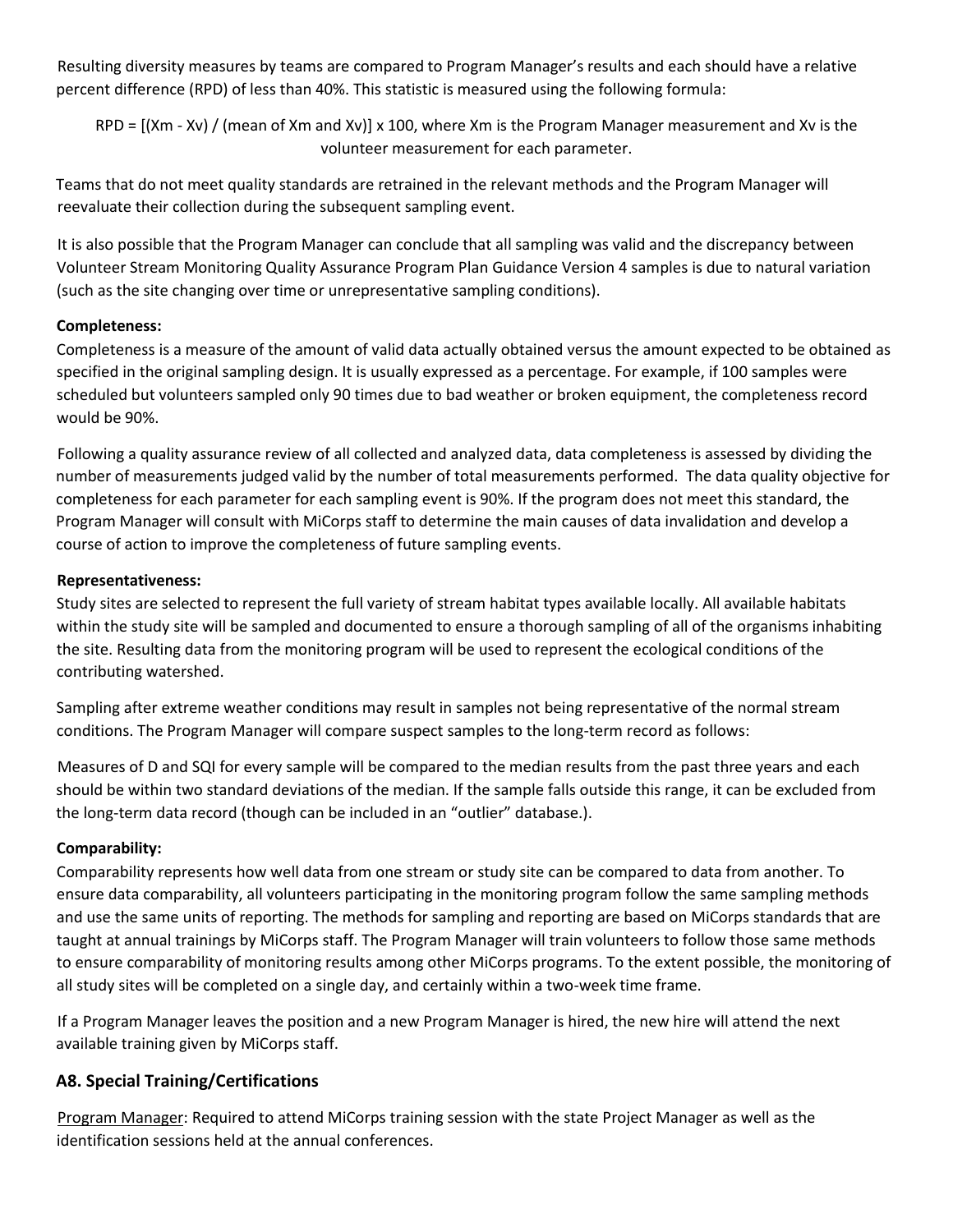Stream Team Lead Volunteers: Must attend a MiCorps training session *or* a daylong water quality training session prior to leading sampling efforts in the field. The daylong training will be led by the Program Manager and/or qualified Stream Team Lead Volunteer. The training will certify volunteers in MiCorps stream monitoring procedures including macroinvertebrate collection methods and data sheet information collection. Training will also cover MCD specific program goals, objectives, quality assurance practices, and field safety. Stream Team Lead Volunteers will be required to attend at least one water quality training every two years. Training will be offered 1-2 times a year, prior to the sampling window, based on interest and current number of Stream Team Lead Volunteers.

Identification Expert: Special training is not required. However, in the event that a new identification expert is needed the replacement should have at least one college course aquatic entomology.

### **SECTION B: PROGRAM DESIGN AND PROCEDURES**

### **B1. Study Design and Methods**

Our biological evaluation of stream water quality is based upon community diversity, in an attempt to include a complete sample of the different groups of macroinvertebrates present rather than a random subsample. Instead of assuming a single collection represents all the diversity in the community, results are considered reliable only after repeated collections spanning at least three years. During field data collection efforts, volunteers collect specimens from the benthic community from all habitats present at the site. At the indoor identification session macroinvertebrates collected from the benthic community are identified to the order level and tallied to provide data for the calculation of diversity indices. Diversity scores are used to rate the health of the stream ecosystem and provide a basis for trend analyses. Results are compared with other data sets available through DEQ and other agencies/organizations and compared with locations in the same river system included in this program and others.

### **Site Selection:**

Sites were chosen based on the following criteria

- Site-level concerns such as problem road/stream crossings, recreational impacts, nutrient run off, or below dam sites. Distinct segments were determined by differences in adjacent and/or upstream land use.
- Public accessibility

In all cases the site should:

- Be representative of the stream surveyed
- Contain a diverse range of habitats
- Allow for the assessment of 300 feet of stream length

### **Study Locations:**

MCD will sample and assess six to ten stream locations within two watersheds: Upper Manistee and Upper Central Muskegon Rivers. Sampling efforts in the Upper-Central Muskegon River Watershed will focus mainly on the Clam River, one of the major tributaries of the mainstem. The Clam River is also an area of concern as it travels through agricultural operations and town centers.

### **Sampling sites in the Upper Manistee River Watershed:**

- 1. **UMAN01:** Hopkins Creek at Lucas Rd (44°28'15.49"N, 85°17'11.98"W). This road/stream crossing has been identified in the *Upper Manistee River Watershed Management Plan* as one of the 14 sites within the watershed as a critical area.
- 2. **UMAN02:** Ham Creek at Lanning Rd (44°29'20.61"N, 85°15'28.72"W). Road/stream crossing site on state forest land. Identified as having moderate erosion by the Conservation Resource Alliance (CRA).
- 3. **UMAN03:** Morrisy Creek at East 12 Rd/West Simpson Rd (44°25'54.68"N, 85°17'33.73"W). Road/stream crossing identified as having moderate erosion by the CRA.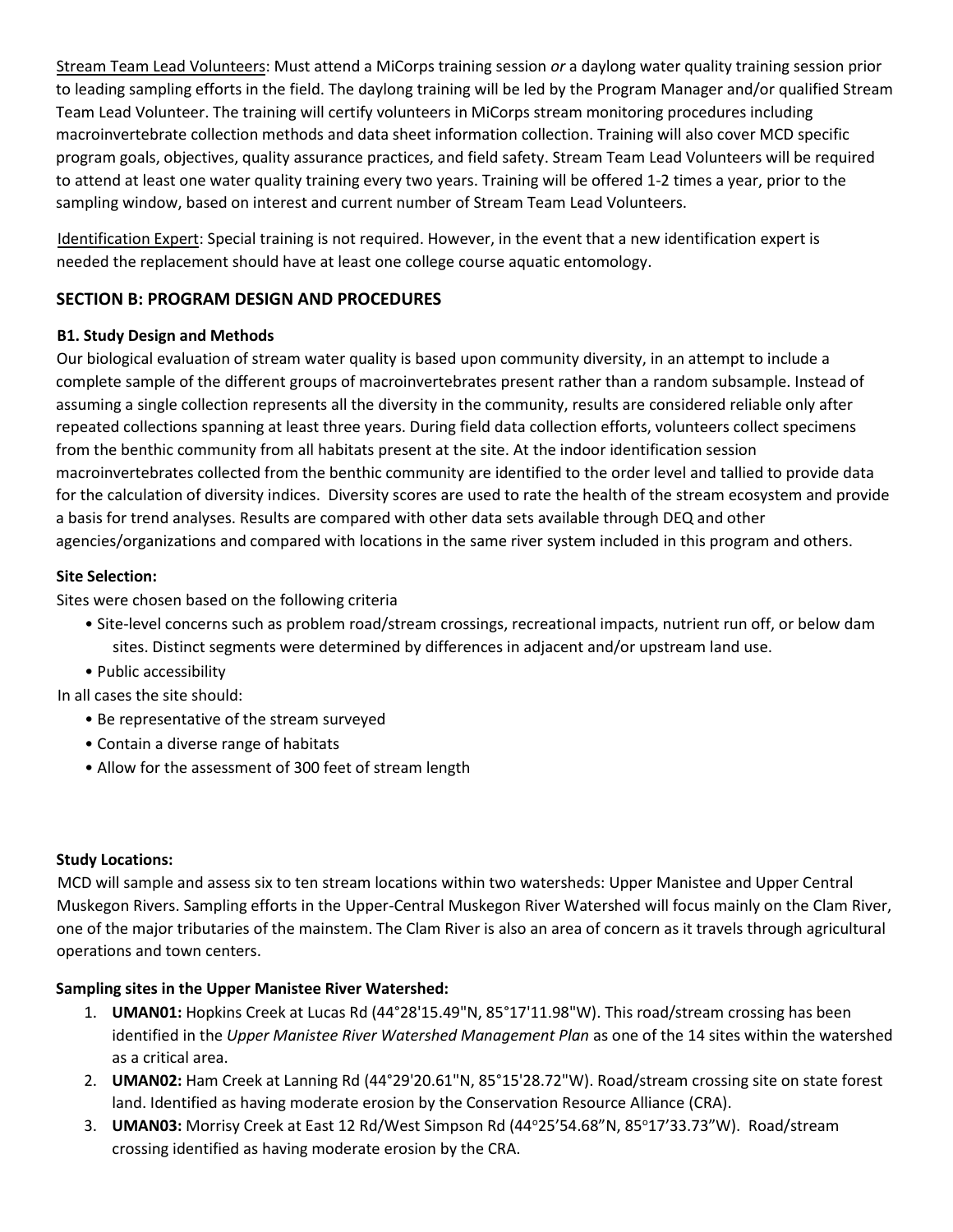### **Sampling sites in the Upper-Central Muskegon River Watershed:**

- 1. **UC-MUS01:** Clam River at Cadillac Pathways Trail (44°17'2.31"N, 85°20'3.34"W). This section of the Clam River is located within a well-used recreational area, just outside the city of Cadillac. The site is often used as a campsite and non-motorized boat launch.
- 2. **UC-MUS02:** Mosquito Creek at MSU Research Station (44°18'24.13"N, 85°12'6.77"W). This is a partner site with the research station. The main use of land at the research station is pasture land for cattle. This site is also below the dam used to raise/lower the lake levels of Lake Missaukee.
- 3. **UC-MUS03:** Clam River Campground @ Dickerson Rd (Pending Site 44°16'37.86" N, 85°06'55.08" W). This is a road-end township park often used for fishing. This site was chosen for usage and ease of accessibility.
- 4. **UC-MUS04:** Ransom Property @ Blue Rd (Pending Site 44°16'11.74" N, 84°57'49.66" W). This site is on private property belonging to a MCD Board Director who has given their permission for use. The site was chosen for ease of access and proximity to the main branch of the Muskegon River.
- 5. **UC-MUS05:** M-55 Crossing @ River Dr (Pending Site 44°20'57.48" N, 84°55'32.30" W). Road/stream crossing identified as having moderate erosion by the CRA.
- 6. **UC-MUS06:** Young Rd/N. 13-Mile Rd (Pending Site 44°21'34.49" N, 84°57'08.32" W).
- **Frequency and Timing:** Macroinvertebrate communities are sampled annually in the spring (mid-May) and fall (late-September/early October) as long as accessibility doesn't become an issue. Sites are sampled during the same two-week time frame each year to minimize seasonal variability in macroinvertebrate distribution or abundance. New sites are added as volunteer and personal community interest occurs or problems are detected. For each sampling event that is not completed in one day, monitoring by volunteers will be completed within the same two-week period each year. If a site is temporarily inaccessible, due to factors such as prolonged high water, the monitoring time may be extended for two additional weeks. If the issue concerning inaccessibility is continued beyond the extended dates, then no monitoring data will be collected during that time and there will be a gap in the data. If a team is unable to monitor their site during the specified time, Team Leaders will contact the Program Manager as soon as possible and no later than the end of the first week in the sampling window for the Managers to arrange for another team to complete the monitoring If no team is available, the Program Manager and/or Conservation Educator will, if feasible, sample the site. Otherwise, the site will go unmonitored for that season

#### **Study Methods**

**Stream Habitat Assessment:** Streamside Leaders and Collectors, with Pickers assisting as well, or the Program Manager, will complete a Habitat Assessment once a year during the fall season immediately following the macroinvertebrate sampling or at least within two weeks of the sample event. The Habitat Assessment will follow the procedure and datasheet given in Appendix 2. A site sketch will accompany the assessment (Appendix 2).

The Habitat Assessment is a critical piece of the monitoring process and will be used to monitor changes in stream habitat over time, which may result in changes in water quality and corresponding macroinvertebrate diversity. As many of the parameters within the Habitat Assessment are qualitative, personal bias is inherent. To account for bias and personal discrepancies, Streamside leaders will have on hand a copy of MiCorps Stream Monitoring Procedures, which details the qualitative criteria, and helps clarify questions. Streamside leaders will read questions aloud to their group and form consensus on question answers. Since the information reviewed in the Habitat Assessment holds considerable educational value for volunteers and the goals of the MiCorps program, it is important that Streamside Leaders inform other group members of the purpose of the Assessment and encourage feedback from the group. However, final decisions on the scoring remains the responsibility of only those team members who have undergone the volunteer training and have been certified by the Program Manager. All final Habitat Assessment data sheets will be reviewed by the Project Manager for correctness and completeness. There are places on the data sheet to record unusual procedures or accidents. Any variation in procedure should be explained on the data sheet.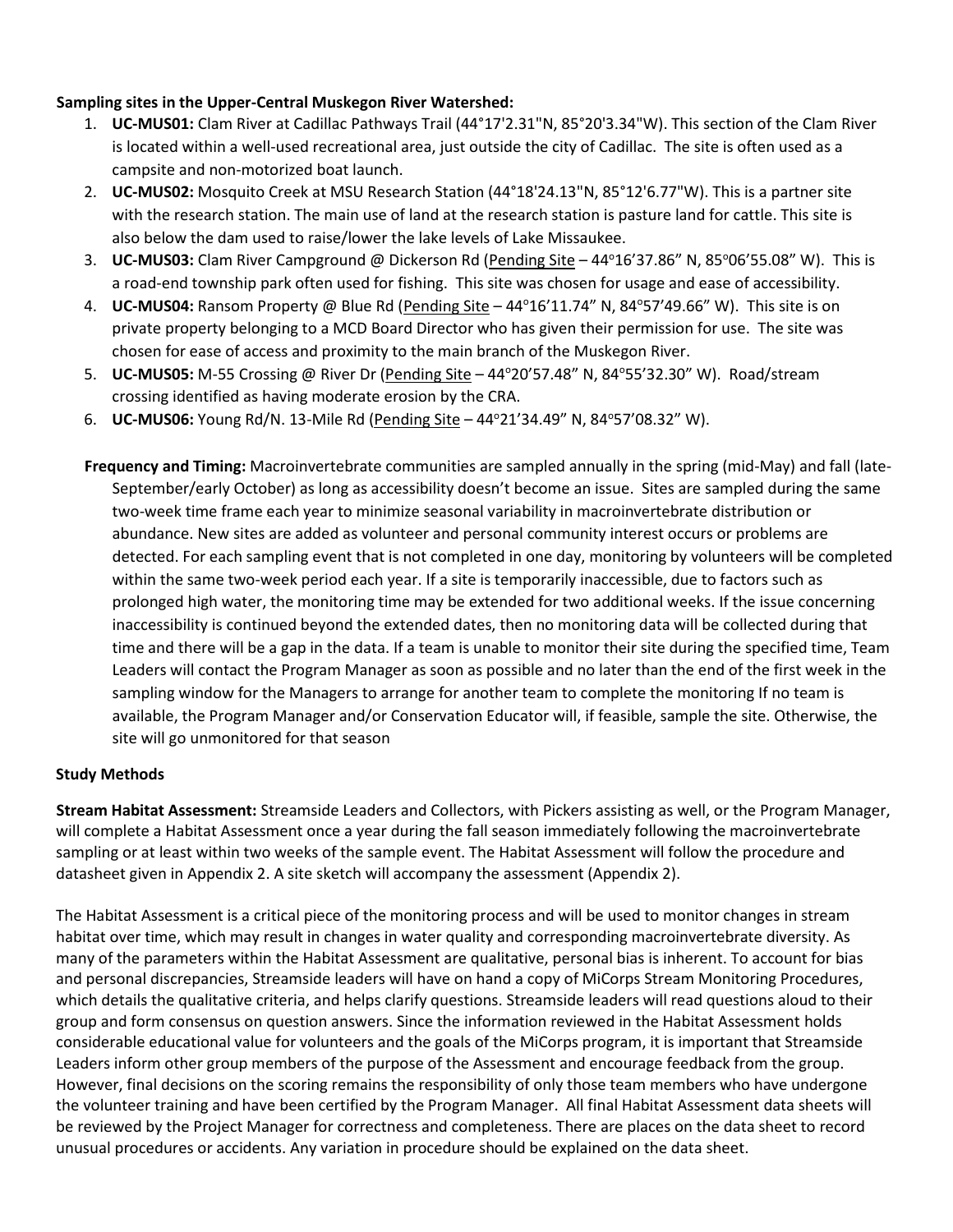As a critical role of the Habitat Assessment is to inform us of any areas of habitat degradation that could impact water quality, any concerns noted in the data sheet will be reviewed by the Project Manager and appropriate action will be taken to resolve and/or address noted concerns including informing appropriate authorities.

**Macroinvertebrate Sampling:** The benthic population is sampled within a 2-week period in mid-May and mid-October. All equipment to be used for this sampling is listed in under B2. To sample the benthic community, multiple collections will be taken from each habitat type present at the site including riffle, rocks or other large objects, leaf packs, submerged vegetation or roots, and depositional areas, while wading and using a D-frame kick net as outlined in the MiCorps Survey/Sampling Techniques which will accompany each sampling team. The trained Collector will transfer the material from the net into buckets. The remaining volunteers (Pickers) will pick through samples, sorting into trays and preserving them in jars of either stream water for same-day ID or 70% ethyl alcohol for later identification. During the collection, the Collector will provide information to the team Streamside Leader in response to questions on the data sheet that review all habitats to be sampled, the state of the creek, and any changes in methodology or unusual observations. The Streamside Leader will instruct and assist other team members in detecting and collecting macroinvertebrates in the sorting pans, including looking under bark and inside of constructions made of sticks or other substrates. Potential sources of variability such as weather/stream flow differences, season, and site characteristic differences will be noted for each event and discussed in study results. There are places on the data sheet to record unusual procedures or accidents, such as losing part of the collection by spilling. Any variations in procedure should be explained on the data sheet. (Appendix 3.)

At the collecting site, all invertebrate sample jars receive a label written in pencil or printed with a label maker, stating date, location, name of collector, and number of jars containing the collection from this site, which is placed on the jar. The data sheet also states the number of jars containing the collection from this site. The Streamside Leader is responsible for labeling and securely closing the jars, and returning all jars and all equipment to the Program Manager. Upon return to the Program building, the collections are checked for labels, the data sheets are checked for completeness and for correct information on the number of jars containing the collection from the site, and the jars are secured together with a rubber band and site label and placed together in one box. They are stored in the central office until they are examined and counted on the day of identification (same day if possible or within one to two weeks). The data sheets are used on the identification day, after which they remain on file indefinitely.

**Macroinvertebrate Identification**: The identification session will be held indoors at the Health Department Community Room. Together volunteers, Stream Team Leaders, and aquatic macroinvertebrate experts will sort, identify, and count specimens collected at sampling locations. The sample identifier checks the data sheet and jars to ensure that all the jars, and only the jars, from that collection are present prior to emptying them into a white pan for sorting. If any specimens are separated from the pan during identification, a site label accompanies them. Volunteers will sort presented specimens into groups based on physical similarities, which will be further sorted and identified by the Program Manager/expert to order level. All identifications are verified by the Program Manager. When identification of a sample is complete, the entire collection is placed in a single jar of fresh alcohol with a poly-seal cap and a printed label inside the jar and stored at room temperature at the MCD office indefinitely. The alcohol is carefully changed (to avoid losing small specimens) in the jars every few years. Old alcohol will be watered down and drained down the sink. Data is recorded on the corresponding site-specific MiCorps order level macroinvertebrate data sheet (Appendix 3).

As our evaluation is based on the diversity in the community, we attempt to include a complete sample of the different groups present, rather than a random subsample. We do not assume that a single collection represents all the diversity in the community, but rather we consider our results reliable only after repeated collections spanning at least three years. Our results are compared with other locations in the same river system that has been sampled in the same way. All collectors attend an instream training session, and most sites are sampled by different collectors at different times to diminish the effects of bias in individual collecting styles. Samples where the diversity measures diverge substantially from past samples at the same site are resampled by a new team within two weeks. If a change is confirmed, the site becomes a high priority for the next scheduled collection. Field checks include checking all data sheets to make sure each habitat type available was sampled, and the team leader examines several picking trays to ensure that all present orders have been collected.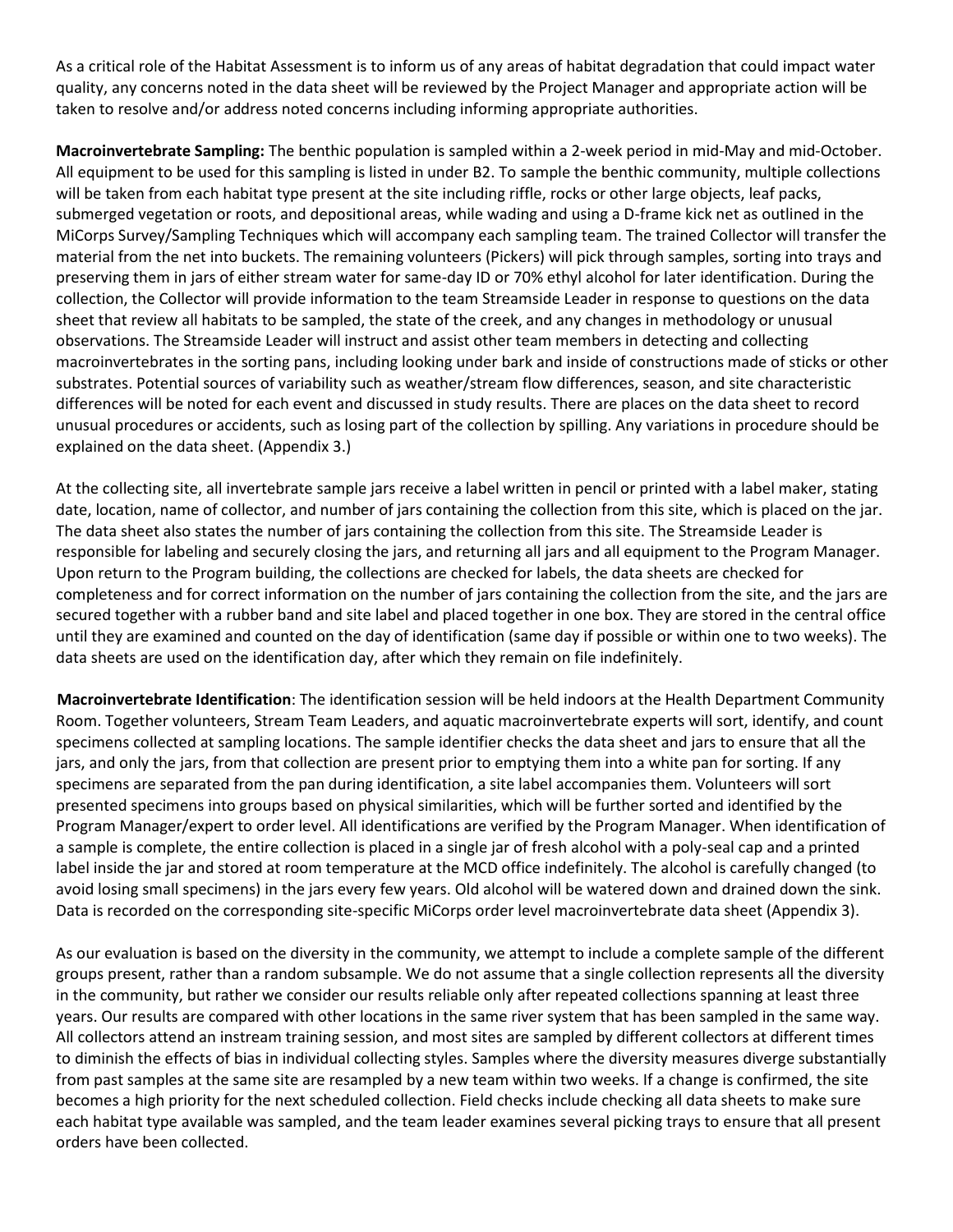#### **Equipment Quality Control:**

- Check to make sure equipment is in working order and not damaged
- Clean equipment after field use
	- Conduct a visual inspection of gear before and after any sampling; thoroughly inspect and remove all plants, dirt and mud, and any other visible debris like seeds, shoots, animals, insects, and eggs from clothing and equipment.
	- If going to another site on the same sampling day, disinfect with dilute bleach and allow to sit for 10 minutes before rinsing with tap water and towel dry all equipment before leaving the site.
	- After sampling is done for the day, let dry for at least 5 days before using gear again.
	- If necessary, Team Leaders should use high pressure hot washes to clean monitoring equipment if areas are known to be infected by invasive species.
	- Be on the lookout for New Zealand mud snails.
	- Additional details can be found in the MiCorps Volunteer Monitoring Invasive Species Prevention Kit Use Guide which is located with monitoring supplies, or at https://www.hrwc.org/volunteer/decontaminate/.
- Maintain a detailed inventory of equipment including dates of purchase, dates of last usage, and any repairs made
- All equipment replacements and storage is the responsibility of the Program and District Managers and MCD.

#### **Data Analysis Quality Control**

- Field datasheets and labels will be verified by volunteers in the laboratory
- Macroinvertebrate identification will be completed by trained volunteers
- Taxa identification will be verified by the Program Manager
- Counts will be verified by at least two volunteers
- Calculations will be completed by at least two volunteers and verified by the Program Manager
- Hard copies of data will be reviewed for errors by comparing to field data sheets

**Variability:** Possible sources of variability in data include team leader experience, volunteer commitment, and the subjective nature of some evaluations. Inconsistent macroinvertebrate scores and/or habitat assessments will be addressed by the Program Manager. Re-sampling may be conducted if assessments result in inadequate sampling procedures.

#### **B2. Instrument/Equipment Testing, Inspection, and Maintenance**

**Sampling Equipment:** Stream Team Leader will acquire equipment needed for macroinvertebrate sampling from the Program Manager at the district office. Each kit will include:

- Clipboard and writing equipment
- Map, directions, and GPS coordinates for their sampling site(s).
- MiCorps Macroinvertebrate Data Sheet.
- MiCorps Stream Habitat Data Sheet, fall only, if they agree to conduct the assessment. 2 laminated identification sheets
- 1 laminated MiCorps Survey/Sampling Techniques and volunteer role descriptions. Sampling tools: buckets, D-nets, waders (if needed), and rinsing bottle
- Collection tools: forceps, eye droppers, magnifiers, sorting trays, collection jars, and 70% ethanol
- First Aid kit
- Travel table

All equipment will be inspected and maintained by the Program Manager. All critical instruments will be tested before each sampling event to ensure proper function. Critical equipment includes D-nets, collection jars, narrow point forceps, collection buckets, sorting trays, and waders. Also, datasheets, labels and pencils are required for documentation. In the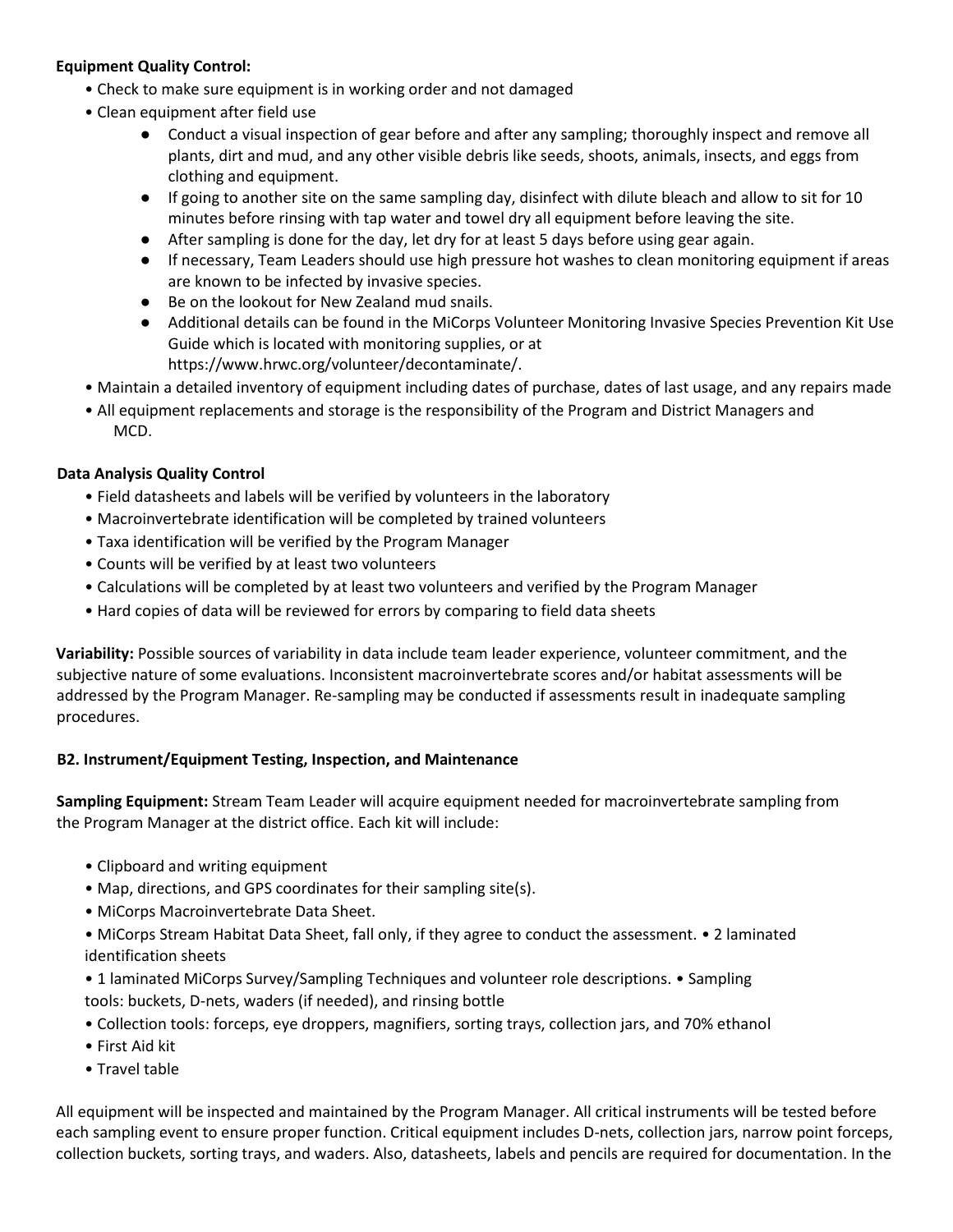event the Program Manager finds equipment insufficient for sampling, they will be responsible for repairing or replacing equipment prior to use in the field. Problems encountered in the field or laboratory will be noted and resolved accordingly. All equipment will be stored at the MCD office.

#### **B3. Inspection/Acceptance for Supplies and Consumables**

Prior to the sampling event, the Program Manager will organize all equipment and data sheets needed. Program Manager will determine when new supplies are needed or no longer useable and conduct repairs. New supplies will be ordered by the District Manager. Inspections, repairs, and re-ordering will be documented on equipment database.

#### **B4. Non-direct Measurements**

Not applicable.

### **B5. Data Management**

Raw data will be entered and managed in Microsoft Excel workbooks by the Program Manager. Data will be entered into the database within a month of the collection data. All data is backed up on the district's external hard drive. Data will be entered from the database directly into the MiCorps online database by the Program Manager or a single trained volunteer. Hard copy data sheets will be filed at the MCD office for at least 5 years. Critical sites' data sheets will be kept indefinitely.

**Macroinvertebrates**: Data are summarized for reporting into four metrics: all taxa, insects, EPT (*Ephemeroptera* + *Plecoptera* + *Trichoptera*), and sensitive taxa. Units of measure are families counted in each metric. The Stream Quality Index (SQI) from the MiCorps datasheet is also computed. The method for calculating that metric is included in Appendix 3.

**Habitat**: specific measures are used from habitat surveys to investigate problem areas at each site. The percentage of stream bed composed of fines (sand and smaller particles) is calculated and changes are tracked over time as an indicator of sediment deposition.

**Data Analysis:** All calculations will be checked twice. Hard copies of all computer entered data should be reviewed for errors by comparing to field data sheets. Data analysis methods will periodically be reviewed by qualified professionals.

### **SECTION C: SYSTEM ASSESSMENT, CORRECTION, AND REPORTING**

### **C1. System Audits and Response Actions**

Volunteer Team Leaders trained by the Program Manager ensure that quality assurance protocols are followed and report any issues possibly affecting data quality. When significant issues are reported, the Program Manager may accompany groups in the field to perform side-by-side sampling and verify the quality of work by the volunteer team. In the event a group is determined to have done a poor job sampling, a performance audit to evaluate how people are doing their jobs of collecting and analyzing the data is accomplished through side-by-side sampling and identification. During side by side sampling a team of volunteers and an outside expert sample the same stream. The statistic for checking this side-by-side sample is given in the Bias section (A7).

A system audit is conducted following each spring and fall monitoring event to evaluate the process of the project. The system audit consists of the Program Manager, any other program leader, and one or two active volunteers, and is a start to end review of the monitoring process and how things could be improved for the next event.

If deviation from the QAPP is noted at any point in the sampling or data management process, the affected samples will be flagged and brought to the attention of the Program Manager and the team that collected the sample. Resampling is conducted as long as the deviation is noted soon after occurrence and volunteers are available (twoweek window). Otherwise, a gap must be left in the monitoring record and the cause noted. All corrective actions are documented and communicated to MiCorps staff.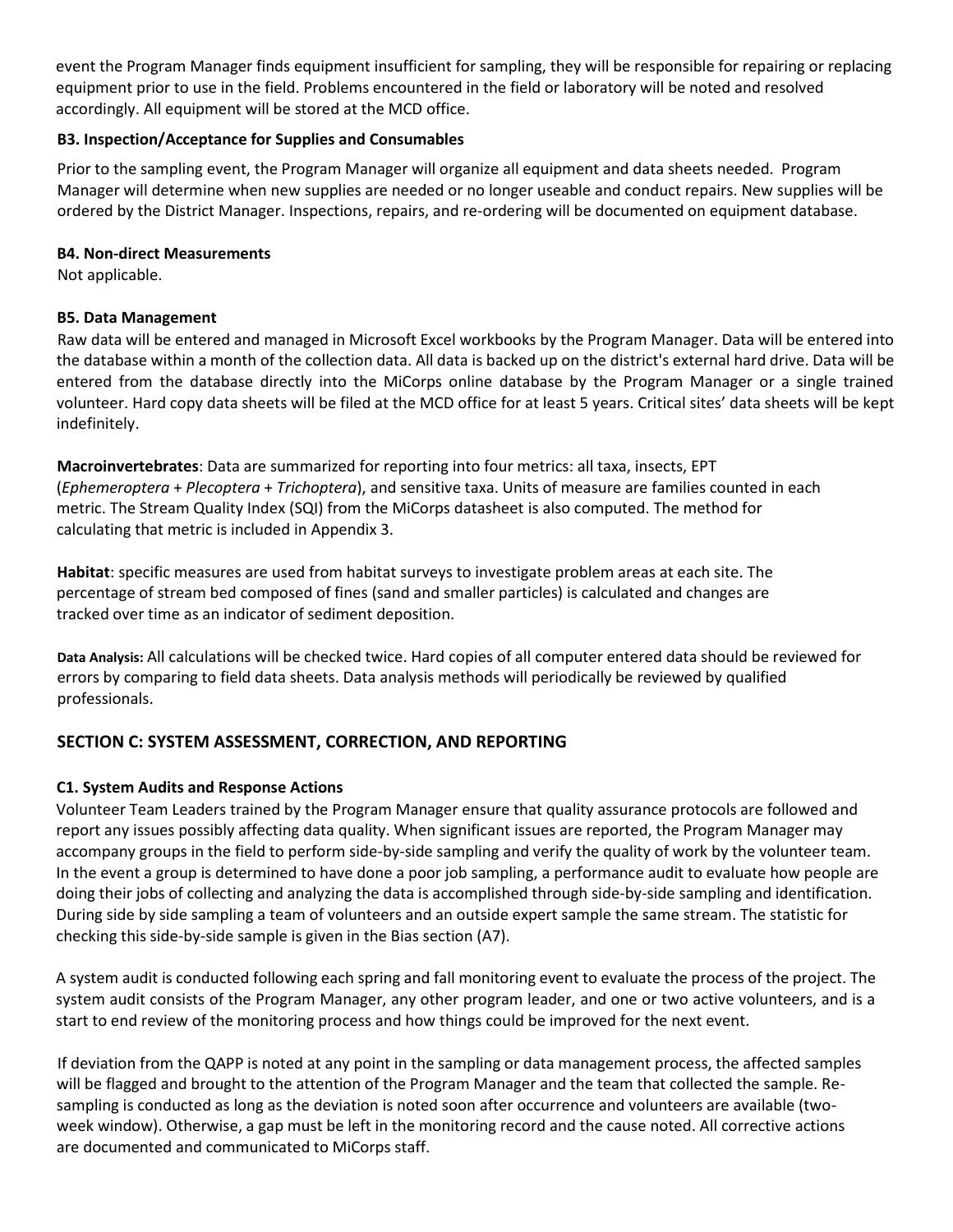Details of the process for assessing data quality are outlined in section A7. Response to quality control problems is also included in section A7.

#### **C2. Data Review, Verification, and Validation**

A standardized data-collection form is used to facilitate spot-checking to ensure that forms are completely and correctly filled out. The Program Manager or a single trained volunteer reviews the data forms before they are stored in a computer or file cabinet. After data has been compiled and entered into a computer file, it is verified with raw data from field survey forms.

#### **C3. Reconciliation and Data Quality Objects**

Data quality objectives are reviewed annually to ensure that objectives are being met. Deviations from the data quality objectives are reported to the Program Manager and MiCorps staff for assessment and corrective action. Also, data quality issues are recorded as a separate item in the database and are provided to the Program Manager and data users. Response to and reconciliation of problems that occur in data quality are outlined in Section A7.

#### **C4. Reporting**

Throughout the duration of this program, quality control reports are included with quarterly project reports that are submitted to MiCorps. Quality control reports provide information regarding problems or issues arising in quality control of the project. These could include, but are not limited to: deviation from quality control methods outlined in this document relating to field data collection procedures, indoor identification, data input, diversity calculations and statistical analyses. Program Manager generates annual reports sharing results of the program with volunteers, special interest groups, local municipalities, and relevant state agencies. Data and reports will be made available through the organization's website.

# **APPENDIX 1: UPPER MANISTEE RIVER NATURAL RIVER MANAGEMENT PLAN**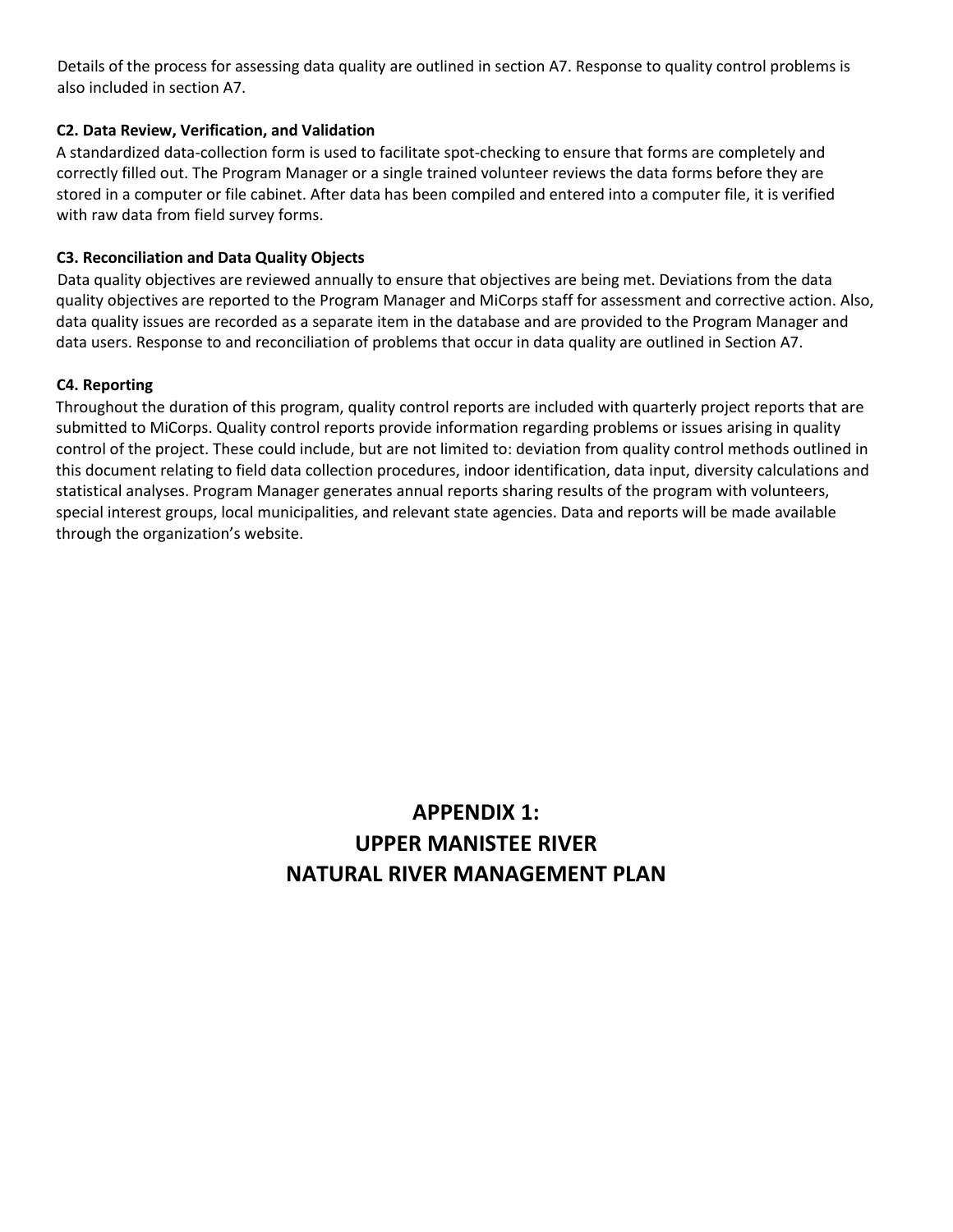**APPENDIX 2: STREAM HABITAT ASSESSMENT AND SITE SKETCH**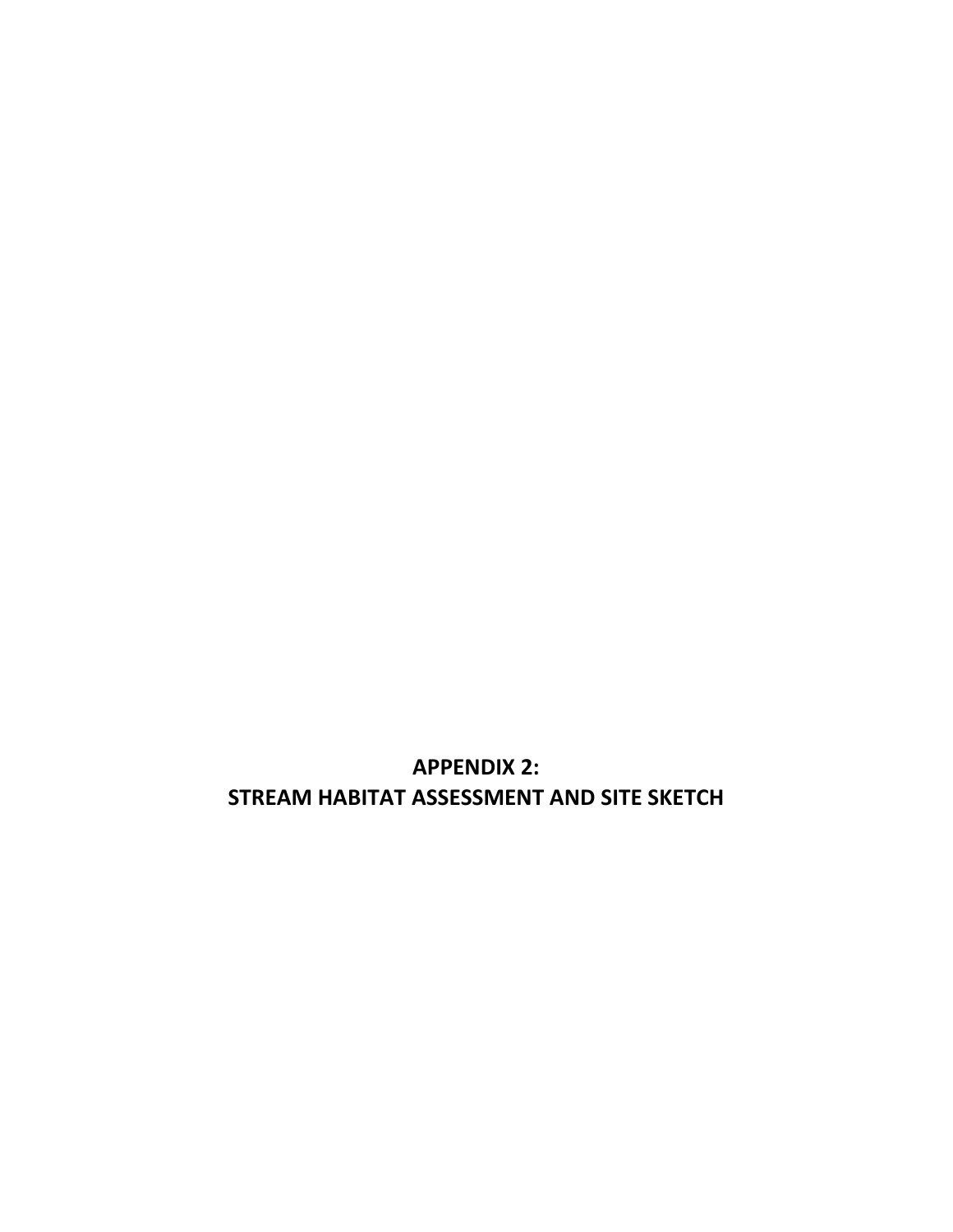**APPENDIX 3: MACROINVERTEBRATE IDENTIFICATION**